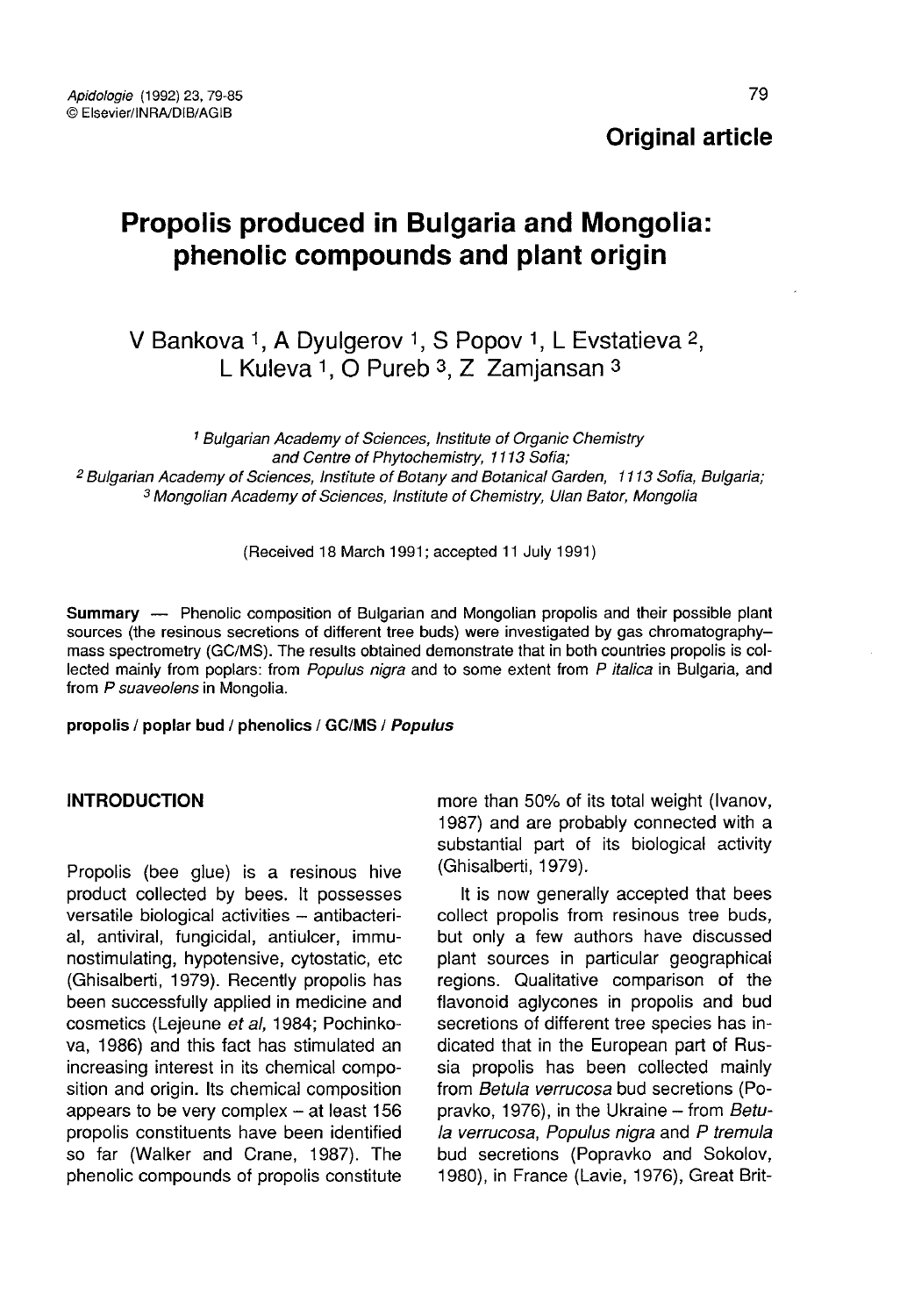ain (Greenaway et al, 1987), Hungary (Papay et al, 1986), and even in the Sonoran<br>Desert. Mexico (Wollenweber et al. 1987) - from poplar bud secretions. More chemical evidence is needed regarding reports from other parts of the world claiming that propolis can be collected from many other sources (Koenig, 1985). In many areas of the world, especially the Balkans and Asia, almost no information is available on the plant sources of propolis. In this paper we summarize our investigations on the phenolic constituents of propolis and some tree bud exudates from Bulgaria and Mongolia, in order to compare the composition of bee glue from 2 different geographic zones and to determine the main sources of propolis in these regions.

#### MATERIALS AND METHODS

Bud material of Populus nigra, P italica, P tremula, Betula verrucosa, Aesculus hippocasta num, Salix alba, Fraxinus excelsior, Alnus gluti nosa, Prunus padus, Prunus cerasus, was collected from trees near Sofia. Propolis samples were obtained from the region of Sofia in Bulgaria.

Bud material from Populus suaveolens and propolis samples were collected near Ulan Bator, Mongolia.

## Isolation of phenolics from tree bud exudates

Immediately after collection the tree buds (2 g) were briefly extracted with acetone (3 x 20 ml) to dissolve the secretions. The solution was evaporated to dryness, the residue dissolved in MeOH (10 ml), diluted with water (5 ml) and extracted successively with petrol ether (bp 40–<br>60 °C) (3 x 15 ml) and Et<sub>2</sub>O (3 x 15 ml). The<br>combined ethyl ether extracts were dried combined ethyl ether extracts were dried Fracted successively with petrol ether (b) 40-<br>tracted successively with petrol ether (bp 40-<br>60 °C) (3 x 15 ml) and Et<sub>2</sub>O (3 x 15 ml). The<br>combined ethyl ether extracts were dried<br>(Na<sub>2</sub>SO<sub>4</sub>) and evaporated to yield a residue. An aliquot of each extract was investigated by TLC (DC Alufolien Kieselgen F<sub>254</sub><br>Merck, mobile phases CHCI<sub>3</sub>/EtOAc (7:3) and Tracted successively with petrol ether (bp 40–60 °C) (3 x 15 ml) and Et<sub>2</sub>O (3 x 15 ml). The combined ethyl ether extracts were dried (Na<sub>2</sub>SO<sub>4</sub>) and evaporated to yield a brown residue. An aliquot of each extract was in

n-hexane/acetone (3:1)) and HPLC (the conditions of the HPLC analysis are described by Bankova et al. 1982) and (for P nigra, P italica, P tremula and P suaveolens) by GC/MS after silvlation (5 mg ethyl ether extract, 0.1 ml N, O-bis(trimethylsilyl)trifluoroacetamide (BSTFA) 70 °C, 20 min).

#### Isolation of phenolics from propolis

Propolis (1 g), cut into pieces, was extracted with 10 ml boiling MeOH for 2 h. Water (2 ml) where to the filtered extract and extracted 3 times with Et<sub>2</sub>O. The ethyl ether extract was<br>times with Et<sub>2</sub>O. The ethyl ether extract was<br>dried over Na<sub>n</sub>SO. and evanorated to dryness times with  $Et_2O$ . The ethyl ether extract was dried over  $Na_2SO_4$  and evaporated to dryness (0.5 g). 5 mg of the residue was dissolved in 0.1 ml BSTFA, heated for 20 min at 70 °C and analysed by GC/MS.

#### GC/MS analysis

For GC/MS analysis a 25 m OV-101 fused silica capillary column was used in a JEOL JGC-20K gas chromatograph directly coupled to a JEOL JMS-D 300 mass spectrometer. The samples were introduced via a metal injector working in a split mode, with helium as the carrier gas, and a temperature of 150-280 ° at 3°/min. The mass spectrometer was run in the electron impact mode, the ionization potential was 70 eV, ionization current 300 μA and the ion source tempera ture 170 °C.

#### Identification of the compounds

The identification of the compounds is shown in table I. Most of them were identified by compari son with authentic samples (RT and mass spectra) while the remaining part was identified by their mass spectral fragmentation.

#### RESULTS

In Bulgaria buds from Populus nigra, P italica, P tremula, Betula verrucosa, Aesculus hippocastanum, Alnus glutinosa, Fraxinus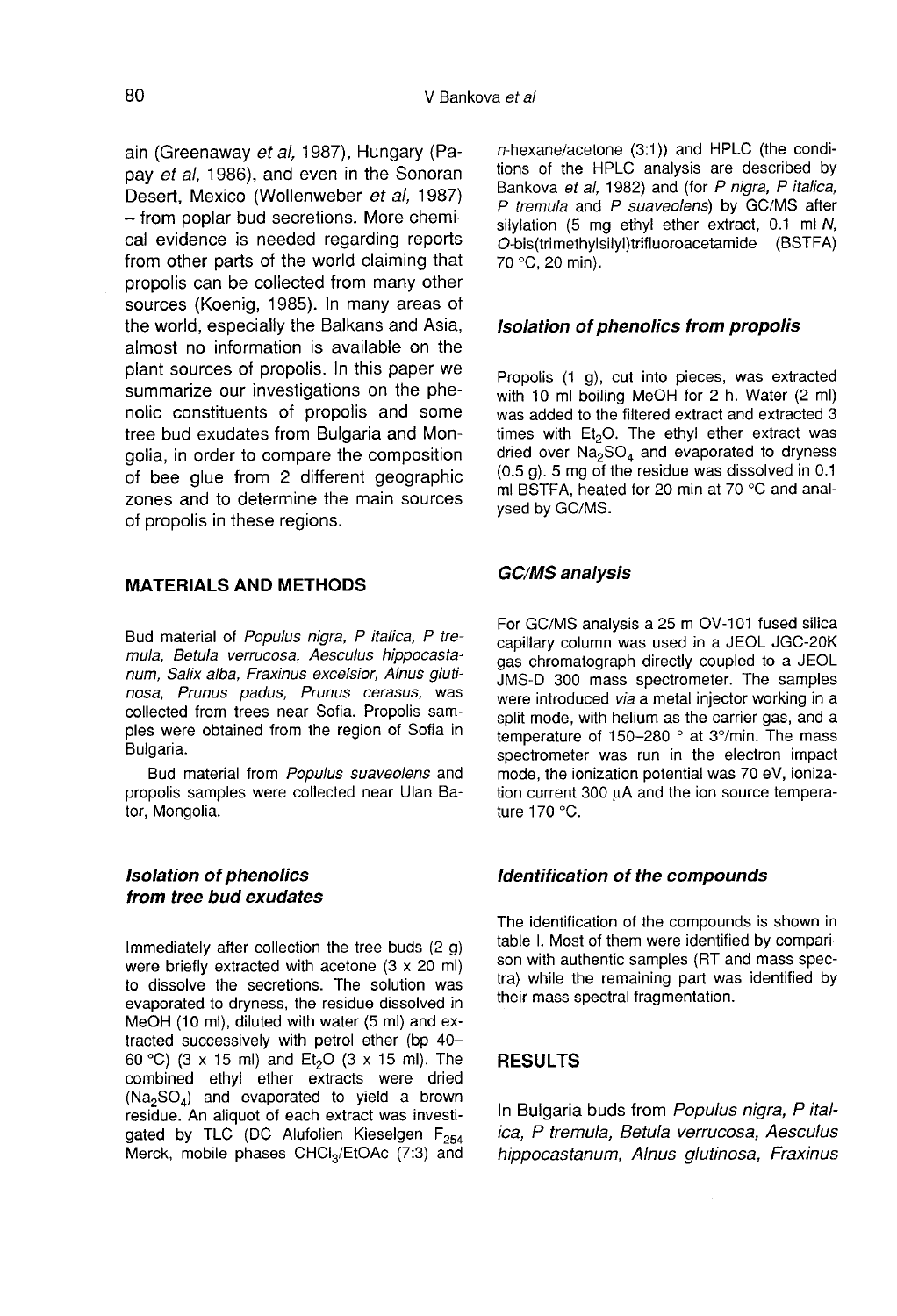| Compound                                  | Bulgarian<br>propolis    | P<br>nigra               | P<br>italica             | P<br>trem                | Mongolian<br>propolis    | P<br>suav                |
|-------------------------------------------|--------------------------|--------------------------|--------------------------|--------------------------|--------------------------|--------------------------|
| Flavonoids                                |                          |                          |                          |                          |                          |                          |
| Pinostrobin b                             | t                        | t                        | -                        |                          |                          |                          |
| Pinostrobin chalcone a                    | $\overline{\phantom{a}}$ |                          | —                        |                          | $\overline{4}$           | 4                        |
| Pinocembrin <sup>b</sup>                  | 23                       | 25                       | 2                        | t                        | 11                       | 12                       |
| 3,7-Dihydroxy-5-methoxyflavanone b        | t                        | t                        | -                        |                          |                          |                          |
| 2,5-Dihydroxy-7-methoxyflavanone b        | t                        | t                        | $\overline{\phantom{0}}$ |                          |                          | $\overline{\phantom{0}}$ |
| Pinobanksin b                             | 7                        | 6                        | 3                        |                          | $\overline{\phantom{0}}$ |                          |
| Pinobanksin-3-O-acetate b                 | 6                        | 6                        | 4                        |                          | 6                        | $\overline{7}$           |
| Galangin <sup>b</sup>                     | 6                        | 4                        | 1 >                      | t                        | $\overline{c}$           | 2                        |
| Derivatives of cinnamic acid              |                          |                          |                          |                          |                          |                          |
| p-Coumaric acid b                         | < 1                      | 1                        | ا >                      | 2                        |                          |                          |
| Dimethoxycinnamic acid a                  | ا >                      | $\leq 1$                 | 9                        | $\overline{\phantom{a}}$ |                          |                          |
| Isoferulic acid b                         | < 1                      | < 1                      | 4                        |                          |                          |                          |
| Ferulic acid b                            | $\lt 1$                  | - 1                      | 1                        | 37                       |                          | L.                       |
| Caffeic acid b                            | 2                        | $\overline{2}$           | 3                        | -                        | 4                        | $\overline{c}$           |
| 3-Methyl-3-butenyl ferulate b             | < 1                      | 1 >                      |                          | -                        |                          | —                        |
| Pentenyl ferulate <sup>a</sup>            | t                        |                          |                          | $\overline{\phantom{0}}$ | —<br>—                   |                          |
|                                           | 1                        | $\mathbf{1}$             |                          |                          |                          |                          |
| 3-Methyl-2-butenyl ferulate b             | --                       |                          |                          |                          |                          |                          |
| Benzyl ferulate b                         |                          |                          |                          | 5                        | $\overline{\phantom{0}}$ | $\overline{\phantom{0}}$ |
| Ethyl caffeate <sup>a</sup>               |                          | -                        |                          | -                        |                          | $\lt 1$                  |
| Butenyl caffeate a                        | -                        |                          | -                        | —                        | 1 >                      | ا >                      |
| Butyl caffeate <sup>a</sup>               |                          |                          |                          | -                        | 1 >                      | $\overline{\phantom{0}}$ |
| Pentyl caffeate <sup>a</sup>              |                          |                          |                          |                          | 2                        | 1 >                      |
| Pentenyl caffeate a                       | -                        | $\overline{\phantom{0}}$ | 4                        | -                        | $\rightarrow$            | t                        |
| Pentenyl caffeate (isomer) a              | —                        |                          | 6                        |                          |                          |                          |
| 3-Methyl-3-butenyl caffeate b             | 5                        | 4                        | 17                       |                          | 4                        | 3                        |
| Pentenyl caffeate (isomer) a              | $\overline{c}$           | $\overline{c}$           | 3                        |                          | $\overline{\phantom{0}}$ | $\equiv$                 |
| 3-Methyl-2-butenyl caffeate b             | 6                        | 5                        | 22                       |                          | 27                       | 24                       |
| Benzyl caffeate <sup>a</sup>              | 3                        | 1                        | ا >                      |                          |                          |                          |
| $\beta$ -Phenylethyl caffeate $a$         | 7                        | 6                        | 12                       |                          | $\mathbf{1}$             | $\overline{c}$           |
| Other acids                               |                          |                          |                          |                          |                          |                          |
| Benzoic acid b                            |                          |                          |                          |                          |                          |                          |
| Miristic acid b                           | $\mathbf t$              |                          | t                        | 1                        |                          |                          |
| Palmitic acid b                           |                          |                          |                          |                          |                          |                          |
| Stearic acid b                            | ا >                      |                          |                          | $\overline{\phantom{0}}$ |                          |                          |
|                                           | t                        |                          |                          |                          |                          |                          |
| Acetophenone derivatives                  |                          |                          |                          |                          |                          |                          |
| Dihydroxyacetophenone <sup>a</sup>        | t                        |                          |                          |                          |                          |                          |
| Dihydroxymethoxyacetophenone <sup>a</sup> | t                        | t                        | t                        |                          |                          |                          |
| Unknown components                        |                          |                          |                          |                          |                          |                          |
| X-1                                       |                          |                          |                          |                          |                          |                          |
| $X-2$                                     |                          |                          |                          |                          | 4                        | 3                        |
| X-3                                       |                          | -                        |                          |                          | 2                        | 1                        |
| $X-4$                                     | 3                        | $\overline{\mathbf{c}}$  | 1 >                      |                          |                          |                          |
|                                           | $\overline{c}$           | $\overline{\mathbf{c}}$  | 2                        |                          |                          |                          |
| $X-5$                                     | $\overline{c}$           | $\overline{\mathbf{c}}$  | 3                        |                          |                          |                          |
| $X-6$                                     | $\overline{c}$           | $\overline{c}$           |                          |                          |                          |                          |
| X-7                                       | $\overline{\mathbf{4}}$  | 5                        | $\overline{\phantom{0}}$ |                          |                          |                          |
| $X-8$                                     | $\overline{c}$           | 3                        | $\mathbf{1}$             | $\overline{\phantom{0}}$ |                          |                          |

Table I. Composition of the phenolic compounds of poplar buds and propolis from Bulgaria and Mongolia. The percentage figures refer to the ion current generated by the compound in the mass spectrometer.

t: traces; < 1: less than 1%. X-1 to X-8: unidentified components. a: identification on the basis of mass-spectral characteristics. We have not confirmed our identification by comparison with an authentic reference standard, as we do not have one. b: identification on the basis of comparison with an authentic reference standard.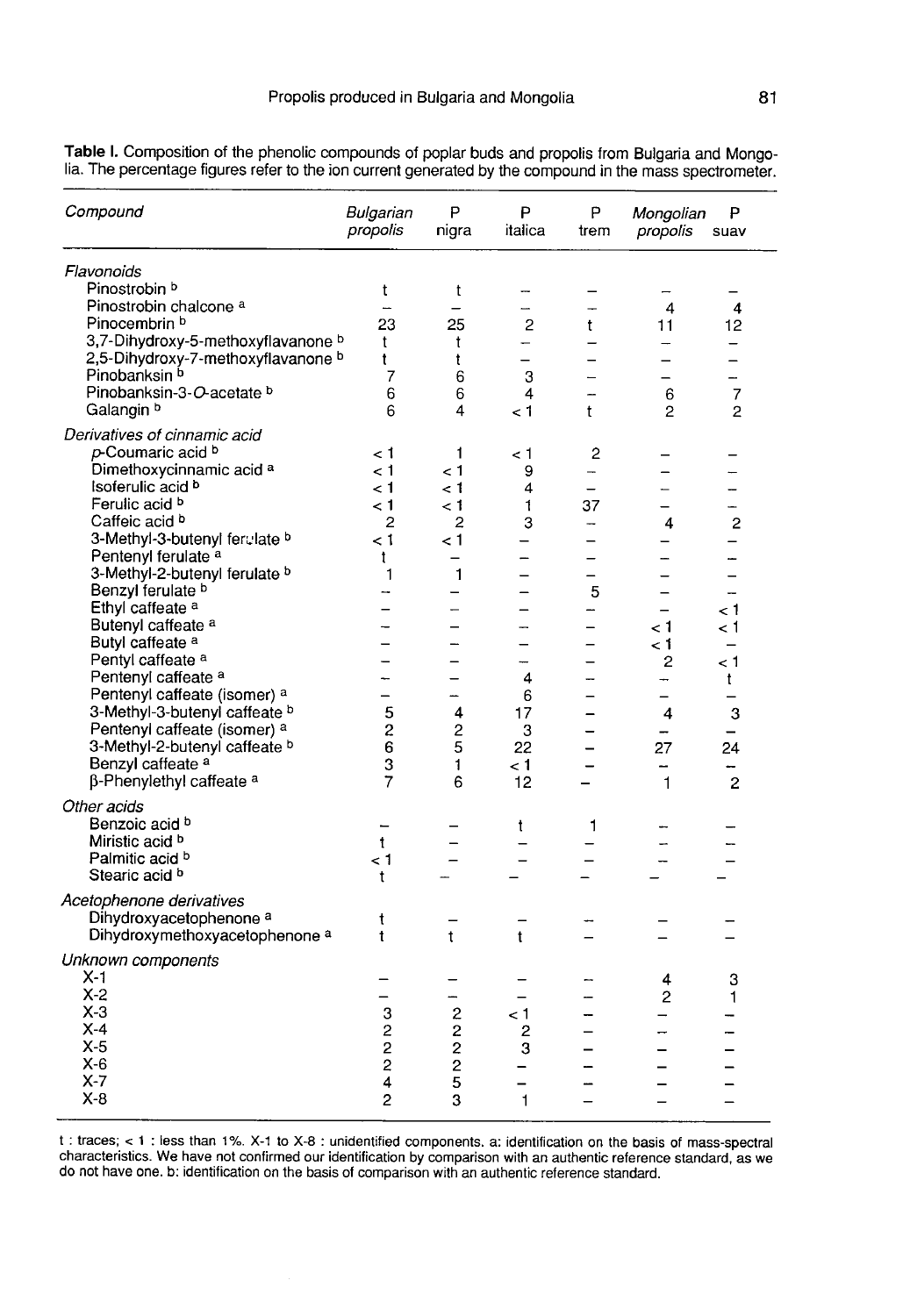excelsior, Salix alba, Prunus padus and Prunus cerasus, as well as propolis were collected in the Sofia region. In Mongolia propolis and buds from Populus suaveolens were collected in the region of Ulan Bator, poplars  $P$  suaveolens being the only trees in this area. The bud secretions (after a brief extraction with acetone) were analysed by TLC and HPLC. Phenolics similar to those of Bulgarian propolis were found only in bud secretions from Populus nigra,  $P$  italica and  $P$  tremula, so they were further investigated using GC/MS. The other tree bud secretions were not analyzed by GC/MS, since they did not contain the main propolis phenolic constituents. The preliminary investigation of Mongolian propolis and P suaveolens bud secretions showed a similarity in their phenolics, so both extracts were also analyzed by GC/MS. The results obtained are summarized in table I.

## Bulgarian propolis and poplar buds

It is evident from table I that composition of phenolic constituents of P nigra bud secretions is extremely similar to that of propolis from the same region. Only some minor phenolic constituents, as well as fatty acids are absent. In Bulgarian propolis and P nigra bud secretions we found phenolic acids, flavonoids and a series of phenolic acid esters: caffeates and ferulates. Phenolic fraction from P italica bud secretions contained more phenolic acids and their esters, and fewer flavonoids than P niara bud secretions. The concentration of isoferulic and caffeic acids in  $P$  *italica* bud secretions are similar, but only caffeic acid esters are present. In P tremula bud secretions the number of flavonoid aglycones was low, these results being in agreement with earlier observations (Popravko and Sokolov, 1980). The phenolic composition of P tremula bud secretions is very different from that of P nigra and P italica; the main component appears to be ferulic acid. Esters were found in traces and we succeeded in the identification of benzyl ferulate only.

## Mongolian propolis and poplar buds

To our knowledge this is the first investigation of propolis from Mongolia. Phenolic fraction from Mongolian propolis (table I) contained compounds similar to those found in Bulgarian and other kinds of European propolis: phenolic acids and their esters, as well as flavonoid aglycones. Its composition is very close to that of  $P$  suaveolens bud secretions. The only phenolic acid in both extracts was caffeic acid, and only caffeates but not esters of other substituted cinnamic acids were found.

## DISCUSSION

It is evident from the results obtained in this study that the phenolic composition of Bulgarian propolis is very similar to that of P nigra bud secretions. We found 31 compounds in propolis and 26 of these were found in  $P$  nigra bud secretions in similar concentrations. The absence of some minor propolis constituents in P nigra bud secretions could be an indication of the existence of some other minor sources of propolis. The identification of some rare natural compounds (isopentenyl caffeates and ferulates, pinobanksin-3-O-acetate) in Bulgarian propolis and  $P$  nigra bud secretions is an additional indication that these bud secretions are the main source of Bulgarian propolis.

In Bulgarian propolis we found 21 phenolic compounds of the 24 found in P italica bud secretions. According to the results shown in table I, P *italica* bud secretions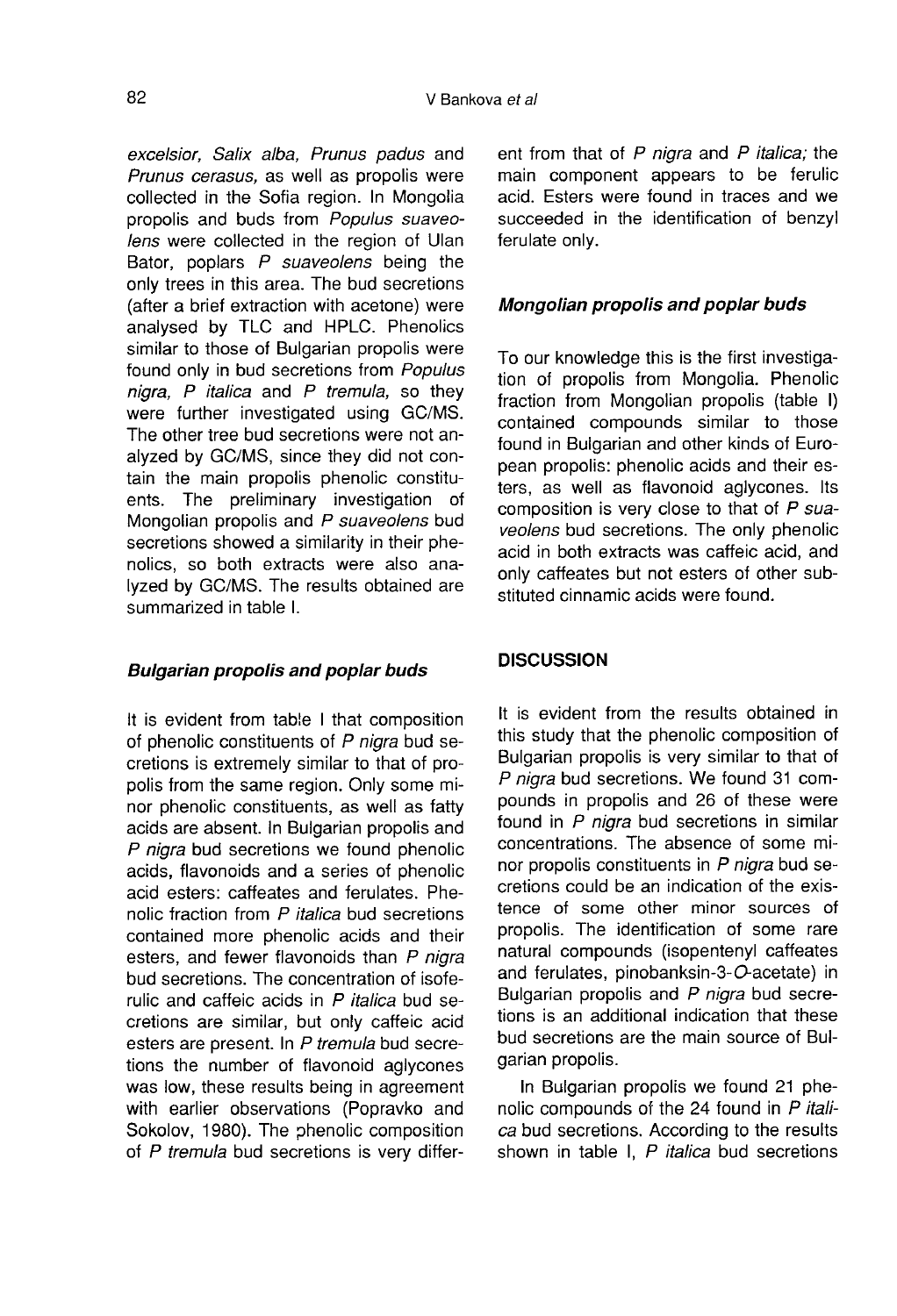could also be a source of propolis, but to a lesser extent than P nigra bud secretions.

The differences in the phenolic composition of propolis and  $P$  tremula bud secretions is more significant; obviously  $P$  tremula bud secretions are of very limited importance for propolis.

We can explain the small differences observed in the propolis composition from different regions in Bulgaria (Bankova, Kuleva, 1989) with the participation of different poplar species in it. We do not know why the bees prefer  $P$  nigra bud secretions: because this is the most widespread poplar in Bulgaria (Velchev, 1966) or for some other reason; but it is evident that they prefer collecting propolis from  $P$  nigra bud secretions.

Instead of seasonal variation of propolis we investigated seasonal variations in phenolic constituents of P nigra bud secretions.

The samples were collected every 3 months and no significant differences in their phenolic composition was found. The phenolic composition of Mongolian propolis is very similar to this of  $\overline{P}$  suaveolens bud secretions. In these bud secretions we found all the compounds of the corresponding propolis in similar concentrations. P suaveolens bud secretions contain more esters than  $P$  nigra bud secretions and they are caffeates only. In P suaveolens and Mongolian propolis we did not even find traces of phenolic acids other than caffeic acid. Caffecic acid and caffeates are very important antibacterial constituents of propolis (Ghisalberti, 1979). This is in agreement with our earlier observations that antibacterial activity of Mongolian propolis is higher than that of Bulgarian propolis (Bankova et al, 1989). It is evident that under different ecological conditions: in desert regions (Sonoran Desert, Mexico (Wollenweber et al, 1987)), in the Mongolian midlands, and in the Balkan Peninsula, Populus species are one of the most important sources of propolis and they are of great ecological importance to bees. These conclusions are based on the compounds soluble in organic solvents, these compounds are responsible for the main part of the biological activity of propolis (Ghisalberti, 1979).

## ACKNOWLEDGMENTS

This project has been completed with the finan-<br>cial support of the Ministry of Science and Higher Education (Bulgaria) under contract No 346. The authors wish to thank N Mollova for GC/MS analysis of P tremula bud secretions.

Résumé — Propolis produite en Bulgarie et en Mongolie : composés phénoliques et origine botanique. Des bourgeons de Populus nigra, P italica, P tremula, Betula verrucosa, Aesculus hippocastanum, Alnus glutinosa, Fraxinus excelsior, Salix alba, Prunus padus et Prunus cerasus ainsi que des échantillons de propolis ont été prélevés dans la région de Sofia, Bulgarie. En Mongolie, de la propolis et des bourgeons de Populus suaveolens ont été récoltés dans la région d'Ulan Bator, les peupliers de cette espèce étant les seuls arbres à pousser dans cette région. Les sécrétions des bourgeons, après une brève extraction à l'acétone, ont été analysés en chromatographie sur couche mince et chromatographie liquide haute pression. Seules les sécrétions de bourgeons de Populus nigra, P italica et P tremula ont fourni des phénols semblables à ceux trouvés dans la propolis bulgare. Aussi ont-elles été étudiées en chromatographie gazeuse/spectrométrie de masse. Les résultats obtenus sont présentés dans le tableau I. Il est clair que les composés phénoliques des sécrétions de bourgeons de P nigra ressemblent énormément à ceux de la propolis de la même région. La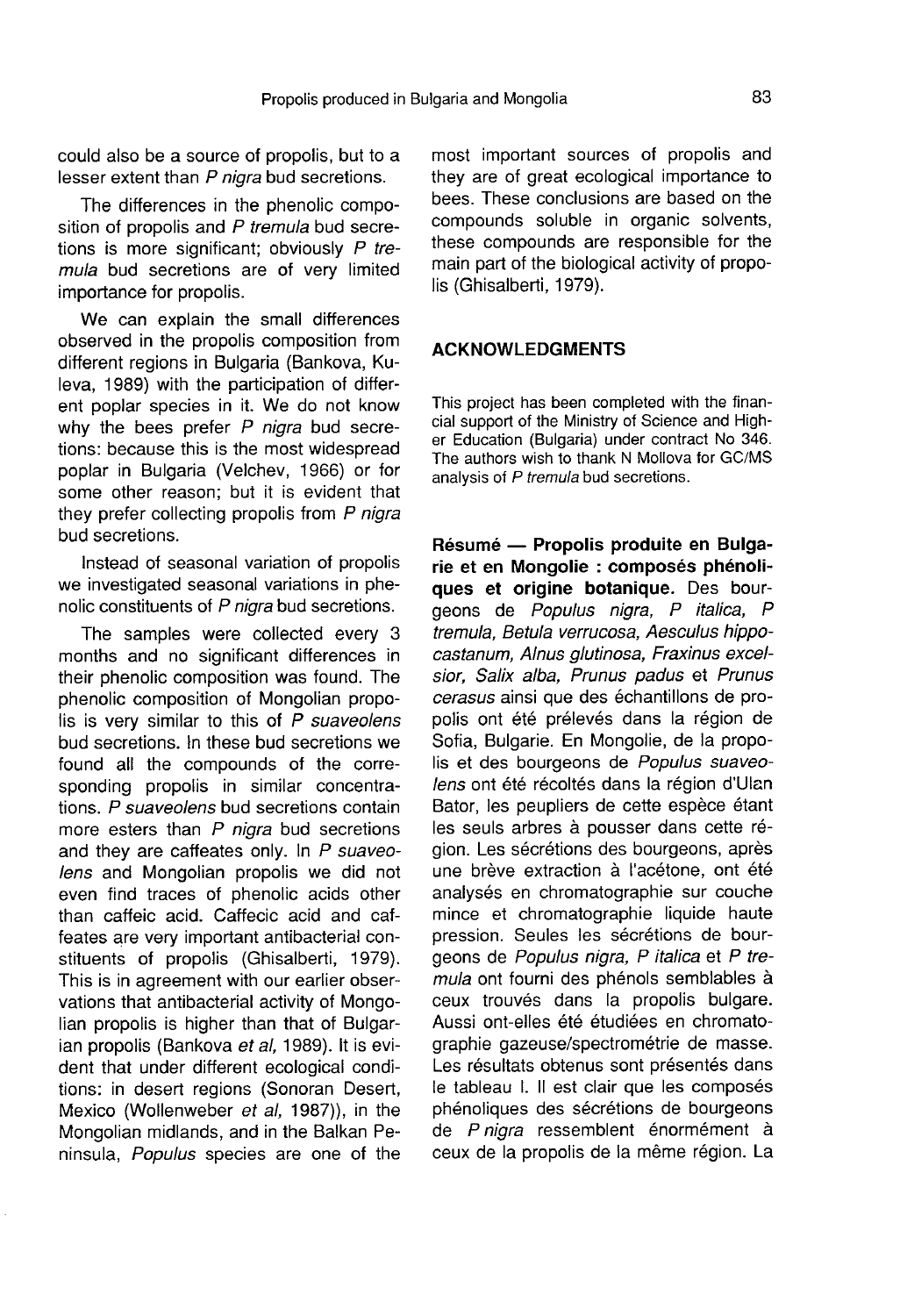fraction phénolique de la propolis mongole (tableau I) contient des composés similaires à ceux trouvés dans la propolis bulga re et dans celles provenant d'autres régions européennes : acides phénoliques et leurs esters aussi bien que les aglycones-flavonoïdes. Sa composition est très proche de celle des sécrétions de bourgeons de P suaveolens. Ceci prouve que dans des conditions écologiques variées, régions désertiques du Mexique (Désert Sonoran, Wollenberger et al, 1987), régions centrales de Mongolie et péninsule balkanique, les espèces de Populus constituent l'une des sources les plus importan tes de propolis et qu'elles sont d'une gran-<br>de importance écologique pour les écologique abeilles. Ces conclusions reposent sur l'analyse de composés solubles dans des solvants organiques et responsables en grande partie de l'activité biologique de la propolis (Ghisalberti, 1979).

## propolis / bourgeon / Populus / phénol / GC/MS

Zusammenfassung — Propolis aus Bulgarien und aus der Mongolei: Phenolverbindungen und pflanzliche Herkunft.

In Bulgarien wurden Knospen von Populus nigra, P italica, P tremula, Betula verrucosa, Aesculus hippocastanum, Alnus gluti nosa, Fraxinus excelsior, Salix alba, Prunus padus und Prunus cerasus gesammelt, sowie auch Propolis aus der Region von Sofia. In der Mongolei wurden in der Region von Ulan Bator Propolis sowie auch Knospen von Populus suaveolens (dem einzigen Baum dieser Region) gesammelt. Die Knospensekrete wurden nach kurzer Extraktion mit Aceton mittels TLC und HPLC analysiert. Ähnliche Phenole wie in der bulgarischen Propolis wurden nur in den Knospensekreten von Populus nigra, P italica und P tremula gefunden. Deshalb wurden diese mittels GC/ MS weiter analysiert. Die erzielten Resultate sind in Tabelle I zusammengefaßt. Aus dieser Tabelle wird deutlich, daß die Zusammensetzung der Phenolbestandteile von den Knospensekreten von P nigra derjenigen der Propolis aus derselben Region extrem ähnlich ist. Die Phenolfraktionen der mongolischen Propolis (Tabelle I) enthielten Verbindungen, die den in bulgarischer Propolis so wie an, europäischer Herkunft sehr ähnlich sind: Phenolsäuren und ihre Ester, so wie Flavon-Aglykone. Ihre Zusammensetzung ist sehr ähnlich wie die der Knospensekretion von P suaveolens. Es ist klar, daß unter den verschiedenen ökologischen Verhältnissen von Wüstenregionen (Sonora Wüste, Mexiko (Wollenweber et al, 1987)), im mongolischen Mittelland und am Balkan Pappelarten zu den wichtigsten Propolisquellen gehören und für die Bienen von<br>aroßer ökologischer Bedeutung sind. ökologischer Diese Schlußfolgerungen beruhen auf den in organischen Mitteln lösbaren Verbindungen, die auch für den Hauptteil der biologischen Aktivität von Propolis verantwortlich sind (Ghisalberti, 1979).

## Propolis / Knospe / Populus / Phenol / GC/MS

## **REFERENCES**

- Bankova V, Kuleva L (1989) Phenolic compounds in propolis from different regions of Bulgaria. Shivotnovadni nauki 2, 94-98 (in Bulgarian)
- Bankova V, Popov S, Marekov N (1982) High performance liquid chromatographic analysis of flavonoids from propolis. J Chromatogr 242, 135-143
- Bankova V, Kujumgiev A, Ignatova A, Dyulgerov A, Pureb O, Zamjansan Z (1989) Antibacterial activity of Bulgarian and Mongolian propolis and poplar buds. Proc Vth Int Conf Chem Biotechnol Biol Active Nat Prod Sept 18-23 1989, Varna, Bulgaria, vol 2, 239-243